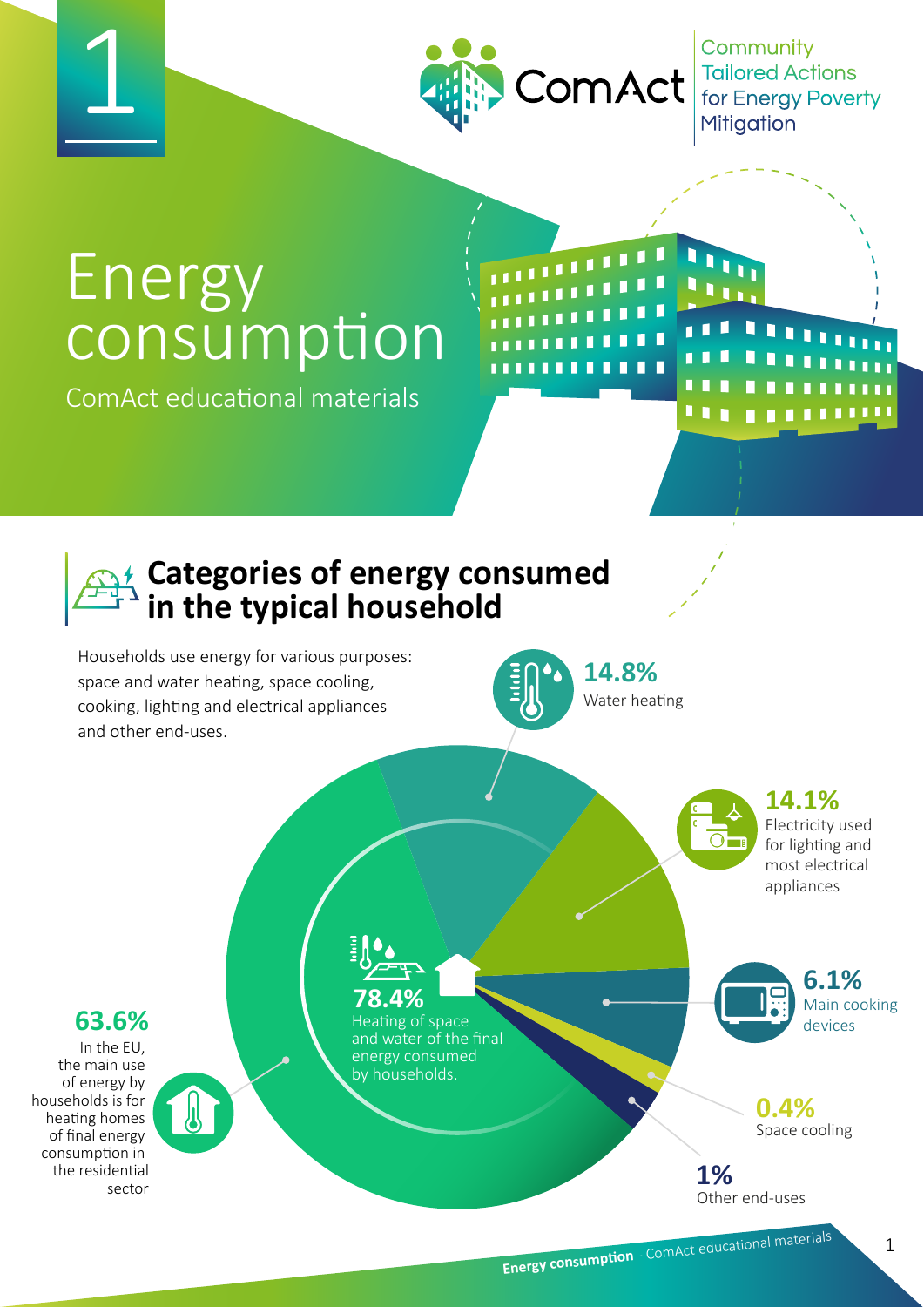### **Most efficient ways to reduce energy consumption:**

# **Energy savings/improved building envelope**

The highest reduction of energy demand can be achieved by improving the building envelope. Methods include:



1



Eliminating thermal bridges



Increasing the airtightness (roof, window frames, doors)

Through better insulation and a tighter building envelope, less energy is lost to the environment so the demand for heat is reduced. In addition, summer comfort is increased.

# **Efficiency of technical equipment**

Optimisation of equipment with proper control and regulation is a crucial aspect. Installing an efficient heating system with individual room control is the most important investment. The following opportunities should be checked and could be chosen for making the whole heating system more efficient:



Using well-dimensioned heaters



Using pump models with highly efficient electricity saving (5W) for heating and warm water circulation



Lowering temperature when heat is not needed (night, absence)





Insulation of all warm water pipes, leading to reduction of temperature

Installation of valves to regulate heaters, pre-adjustable valves and smart meters to raise awareness about energy consumption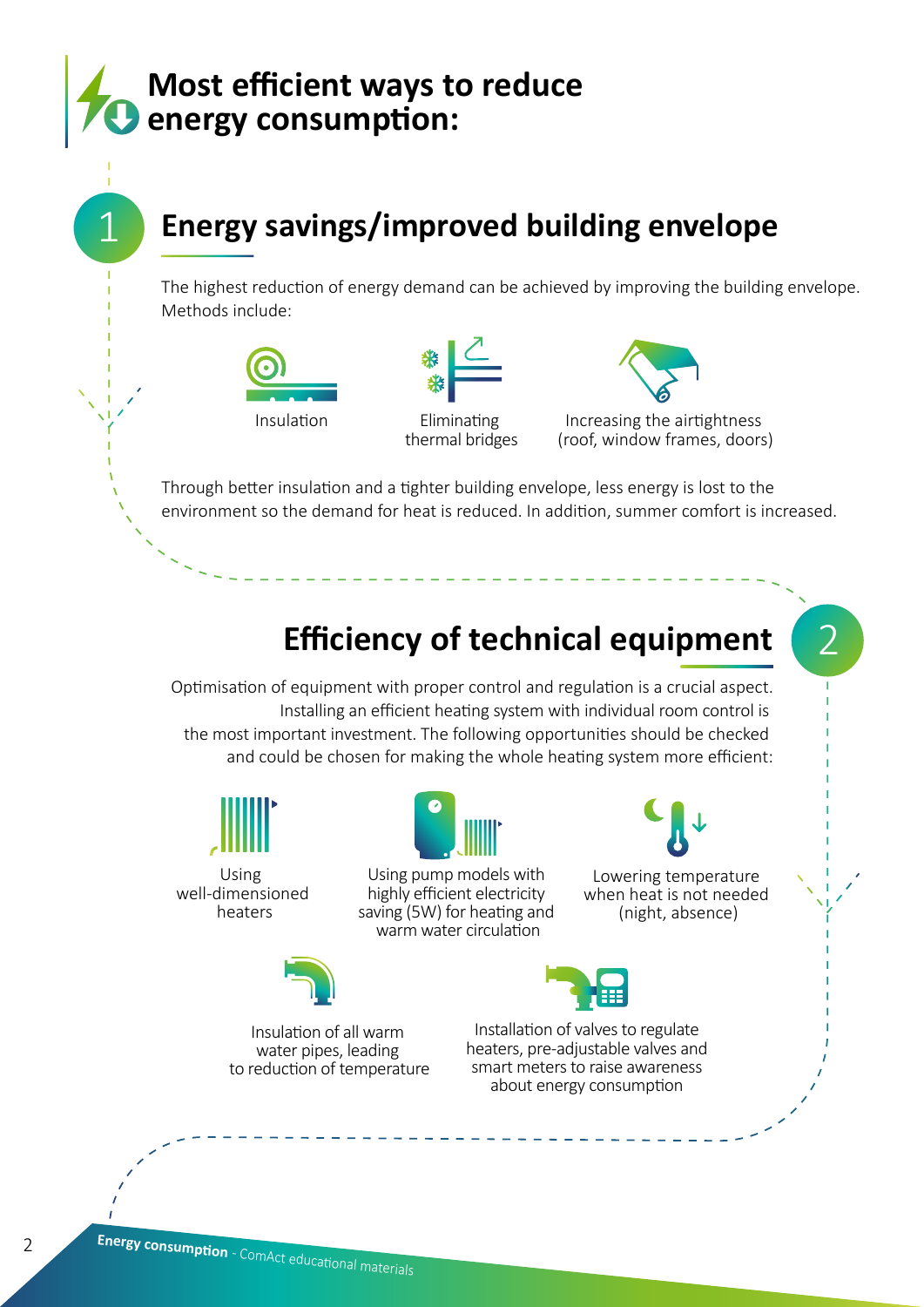### **Household energy saving**

3

Efforts to save energy in households can lower energy consumption further. One of the most effective investments is an adjustable heating control system that gives households control of the temperature and monthly heating costs.

A first step is correct ventilation and heating, adjusting the temperature in each room separately if possible. Rooms which are not used for most of the day do not need to be fully heated. Usually, a temperature of 20-21°C in the living room and in the kitchen is comfortable, including in winter. In bedrooms, 17-18°C is normally enough. The temperature should not be set lower than 15°C otherwise the indoor climate gets too humid and the risk of mould increases.



Inhabitants should take care that the air can ventilate freely around the radiators. No furniture should be placed in front of the radiators, and curtains should not hang in front of them. When the windows are opened to ventilate the room, the valve should be closed fully and opened after to the same position.

Smart devices can be installed to help with temperature adjustment.

Rooms should be ventilated by opening the windows widely, depending on the humidity sources and the outside temperature. Generally, you should ventilate more than twice a day for two to five minutes in winter. Do not leave your windows tilted for longer periods, otherwise you waste energy and cool down the walls next to the open window.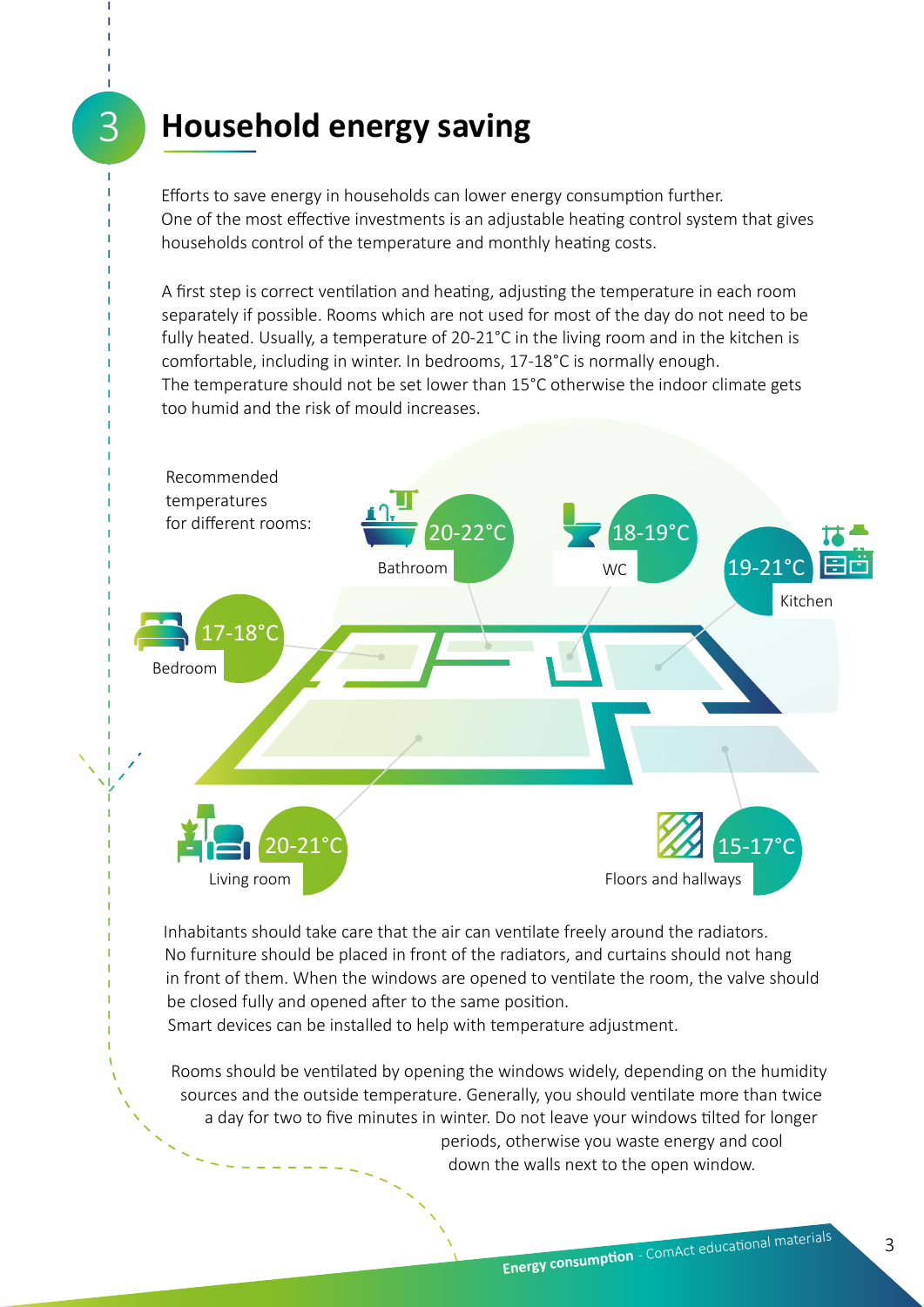$\varDelta$ 

#### **Simple low-cost measures**

Simple measures are available to almost all users/tenants and require little technical knowledge or investment.



#### *<b>Draught proofing*

Draught proofing is one of the cheapest and most effective ways to save energy and money in any type of residential building. Draughts are uncontrolled: they let in too much cold air and waste too much heat. Draught proofing an apartment means blocking unwanted gaps that let cold air in and warm air out.

Sash windows, especially old single-glazed ones, are notoriously draughty. If it is not possible to install double glazing, draughts can still be cut by using window foam seal. This is like a thick tape and comes in rolls in various colours. It is easy to install, cheap and available at larger stores. However, it does not work well for sliding windows.





#### **Installing secondary-glazing film**

Secondary-glazing film is a transparent tape that fixes to windows to create a double-glazing effect. However, the film may need to be re-stretched periodically (with a hairdryer), which can be inconvenient, and it can easily tear. This measure can be used as a temporary solution to minimise heat loss. It is a cheap solution with short payback time and can be done without special technical knowledge.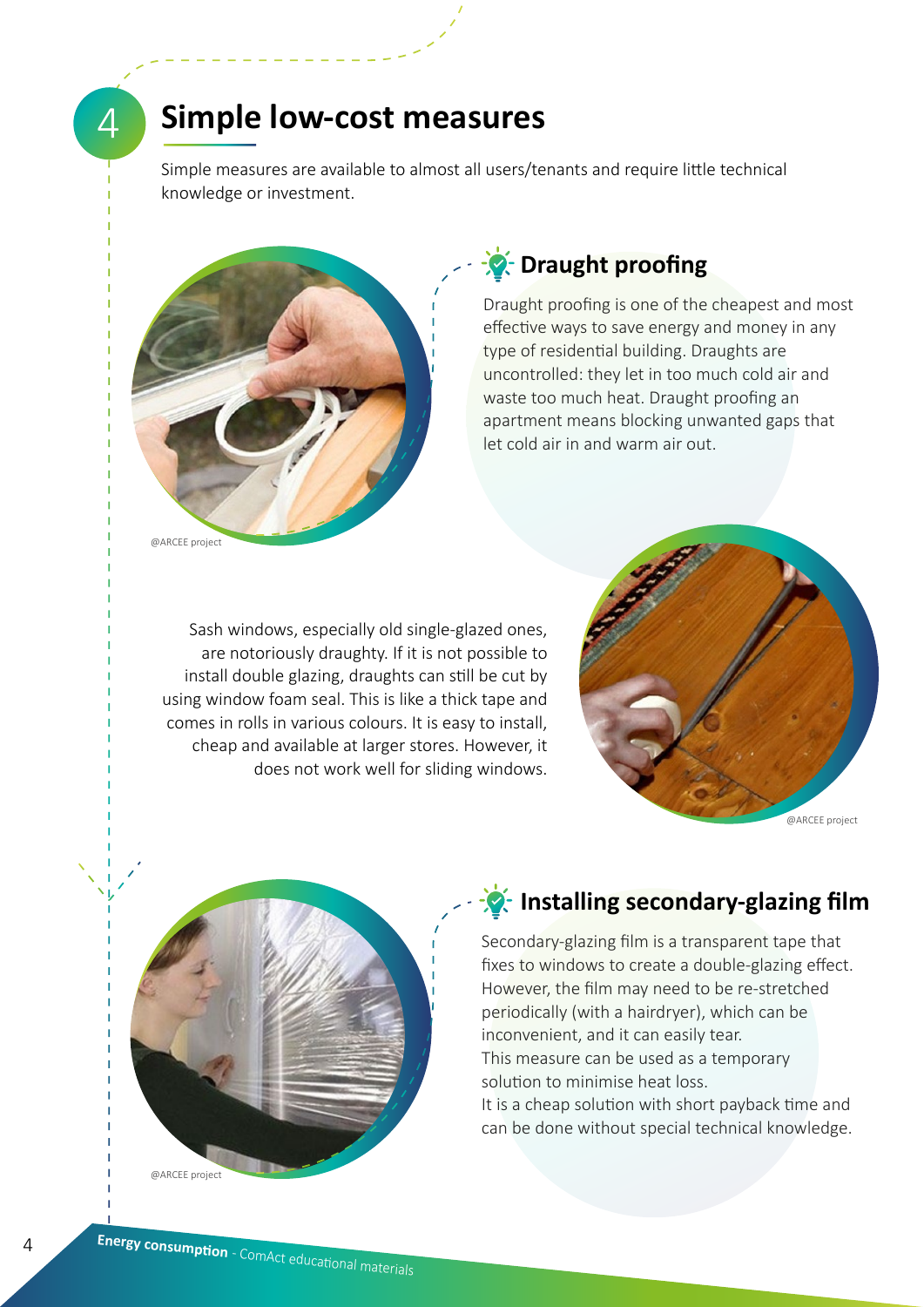#### *I*-Installing radiator reflectors

Another simple, cheap and cost-effective measure is installing radiator reflectors (radiator foils) on the walls behind heating bodies. Such foil consists of foam with aluminium foil at its surface, with thickness of about 4mm. It eliminates heat flow into the wall behind the radiator and redirects the heat into the room.



## **Ways to measure how much energy appliances are consuming:**

#### **Smart metering and customer displays**

Being able to monitor electricity or heat consumption in a household and paying for the individual consumption is an important prerequisite for encouraging homeowners to implement energy-saving measures. Various devices – frequently called "smart meters" – are available to ensure accurate, real-time measurements and appropriate billing; this information can be communicated through a customer display.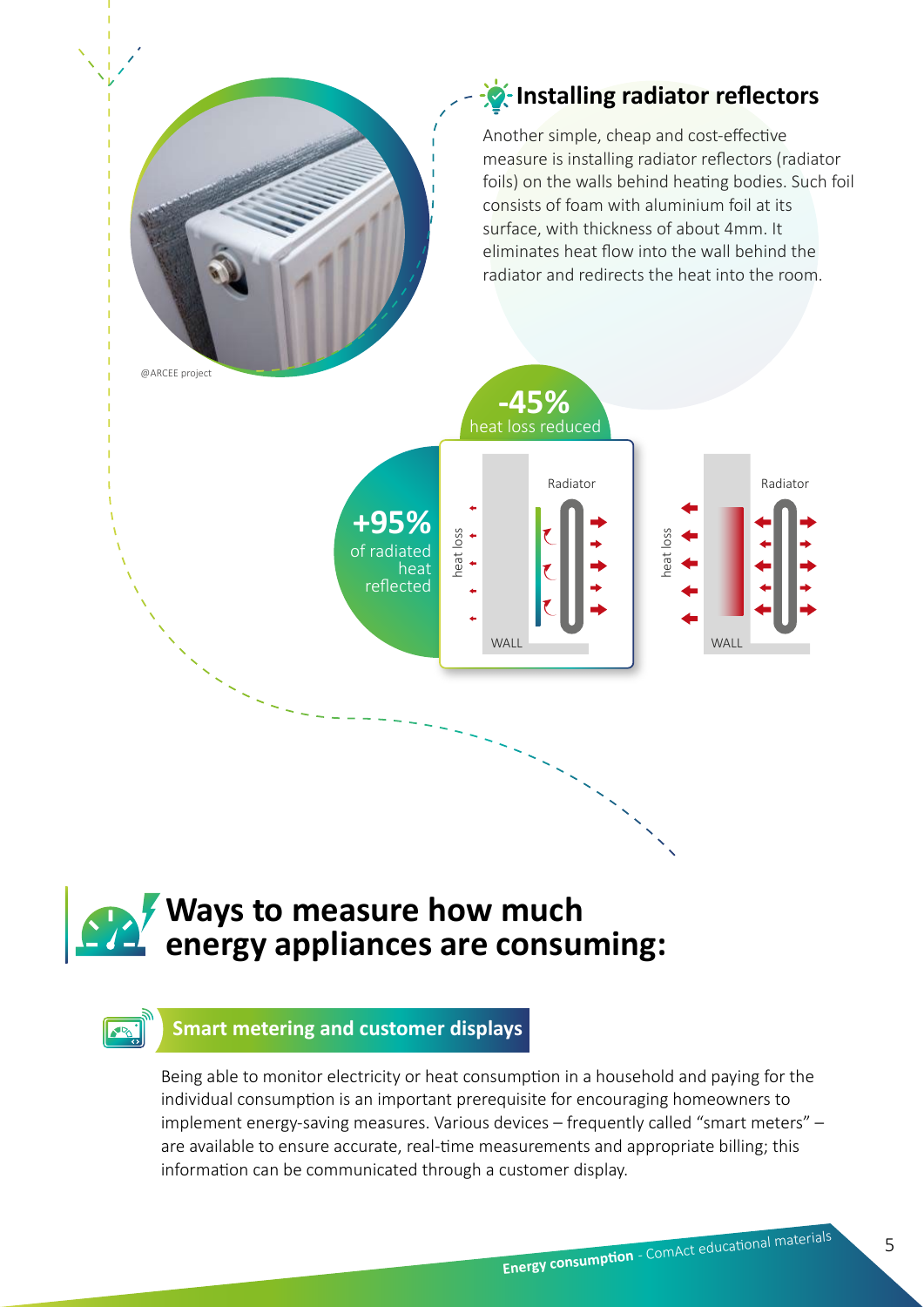#### **Metering of electricity consumption**

Smart meters can measure the electricity consumption of individual appliances. This enables customers to see the energy efficiency of household appliances (e.g. refrigerator, washing machine) and consider replacing high consumption appliances with energy-efficient models. In addition, customers can see which appliances continue to consume a small amount of power (usually up to a few watts per hour) when left on stand-by mode or sometimes even when switched off. These "phantom loads" relate to most modern household appliances (e.g., TV, radio, computer) that use electricity, and can be avoided only by unplugging the appliance. By plugging an electrical appliance into a smart meter, users can see how much electricity the appliance consumes, as well as the related costs. Smart meters can change consumers' energy use habits in two ways – reducing overall energy consumption, and shifting energy consumption (e.g. avoiding consumption in peak hours).

#### **Heat cost allocation**

Devices called heat cost allocators provide data for billing individual residents' usage of the heating system in a multi-family building. They are an accurate way to distribute heating costs where conventional metering is not possible, such as in buildings with no independent heat meter for each separate dwelling. Heat cost allocators measure and record both the radiators' surface temperature and overall room temperature with high-precision sensors. They convert this information into percentages, providing the basis for calculating the cost of heating. A heat cost allocator needs to be installed on every radiator in all flats of the multi-family apartment building. Residents have to make a common decision to install allocators and invite professionals who can install them correctly and explain how the system works. A heat cost allocator system works automatically and there is no need for residents to control the operation of devices. Using a heat cost allocator system in a building with central heating can reduce fuel consumption by 20-30% on average.

## **Measuring of temperature and moisture level**

A device called a thermo-hygrometer indicates the amount of moisture in the air and the indoor temperature. Although preferences for heating comfort are different, usually people feel comfortable if the temperature in the living room is 20-21°C and 17-18°C in the bedroom, and with a relative humidity of 40-60%.

#### **Detecting thermal bridges**

With the help a pocket size instrument – an infrared thermometer – it is possible to detect thermal bridges, e.g. spots around windows or doors and other areas where the house is losing heat. The accuracy of measurements is  $+/- 1$  or 2 $°C$ .